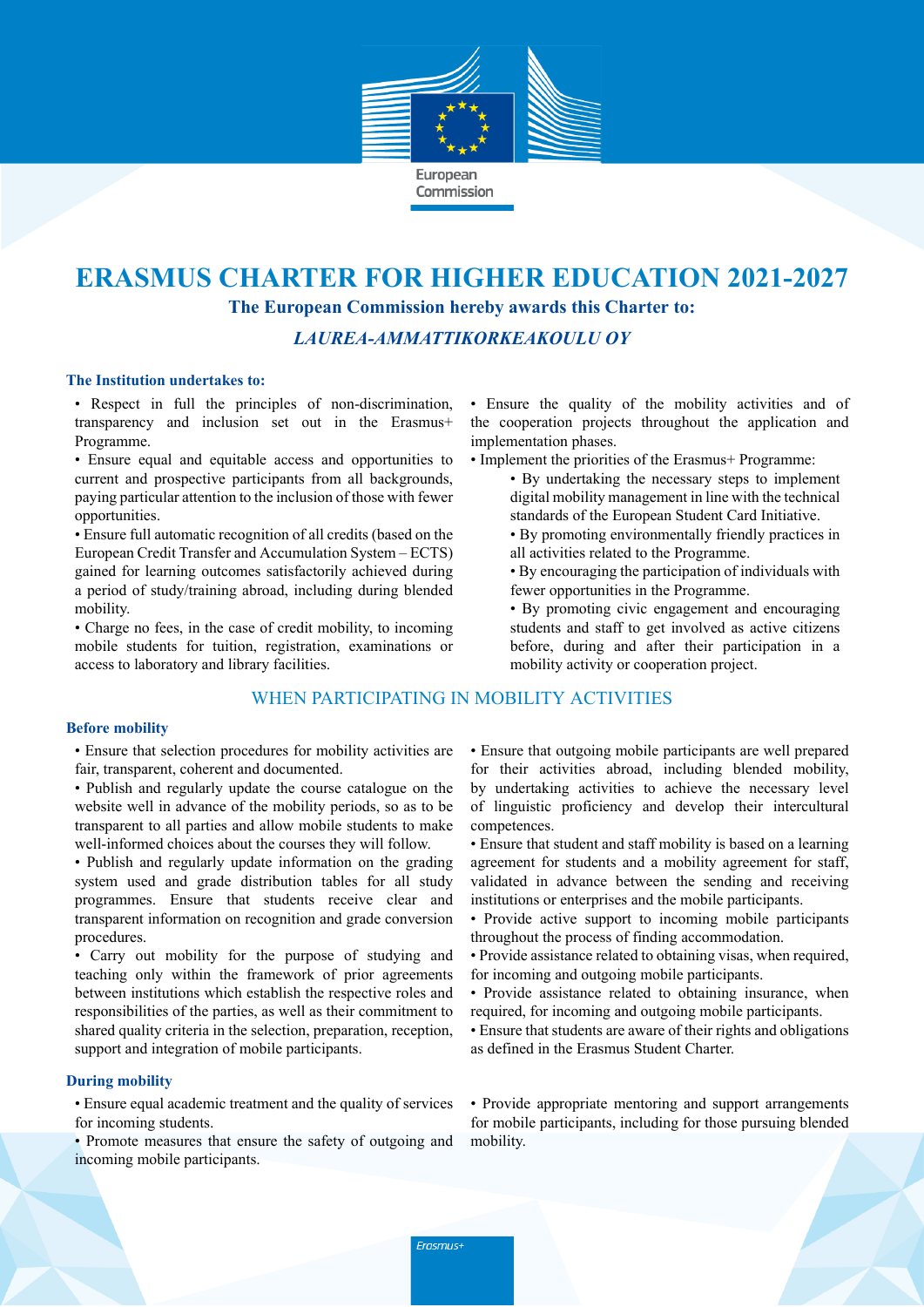• Integrate incoming mobile participants into the wider student community and in the Institution's everyday life. Encourage them to act as ambassadors of the Erasmus+ Programme and share their mobility experience.

#### **After mobility**

• Provide incoming mobile students and their sending institutions with transcripts of records containing a full, accurate and timely record of their achievements at the end of the mobility period.

• Ensure that all ECTS credits gained for learning outcomes satisfactorily achieved during a period of study/training abroad, including during blended mobility, are fully and automatically recognised as agreed in the learning agreement and confirmed by the transcript of records/traineeship certificate; transfer those credits without delay into the student's records, count them towards the student's degree without any additional work or assessment of the student and make them traceable in the student's transcript of records and the Diploma Supplement.

• Provide appropriate language support to incoming mobile participants.

• Ensure the inclusion of satisfactorily completed study and/ or traineeship mobility activities in the final record of student achievements (the Diploma Supplement).

• Encourage and support mobile participants upon return to act as ambassadors of the Erasmus+ Programme, promote the benefits of mobility and actively engage in building alumni communities.

• Ensure that staff is given recognition for their teaching and training activities undertaken during the mobility period, based on a mobility agreement and in line with the institutional strategy.

## WHEN PARTICIPATING IN EUROPEAN AND INTERNATIONAL COOPERATION PROJECTS

• Ensure that cooperation activities contribute towards the fulfilment of the institutional strategy.

• Promote the opportunities offered by the cooperation projects and provide relevant support to staff and students interested in participating in these activities throughout the application and implementation phase.

#### FOR THE PURPOSES OF IMPLEMENTATION AND MONITORING

• Ensure that the long-term institutional strategy and its relevance to the objectives and priorities of the Erasmus+ Programme are described in the Erasmus Policy Statement.

• Ensure that the principles of the Charter are well communicated and are applied by staff at all levels of the Institution.

• Ensure that cooperation activities lead to sustainable outcomes and that their impact benefits all partners.

• Encourage peer-learning activities and exploit the results of the projects in a way that will maximise their impact on individuals, other participating institutions and the wider academic community.

- Make use of the **ECHE Guidelines** and of the ECHE Self-assessment to ensure the full implementation of the principles of this Charter.
- Regularly promote activities supported by the Erasmus+ Programme, along with their results.
- Display this Charter and the related Erasmus Policy Statement prominently on the Institution's website and on all other relevant channels.

*The Institution acknowledges that the implementation of the Charter will be monitored by the Erasmus+ National Agency and that the violation of any of the above principles and commitments may lead to its withdrawal by the European Commission.*



Stamp Name and Signature of the Legal Representative

Tawi (Um

Jouni Koski, President, CEO